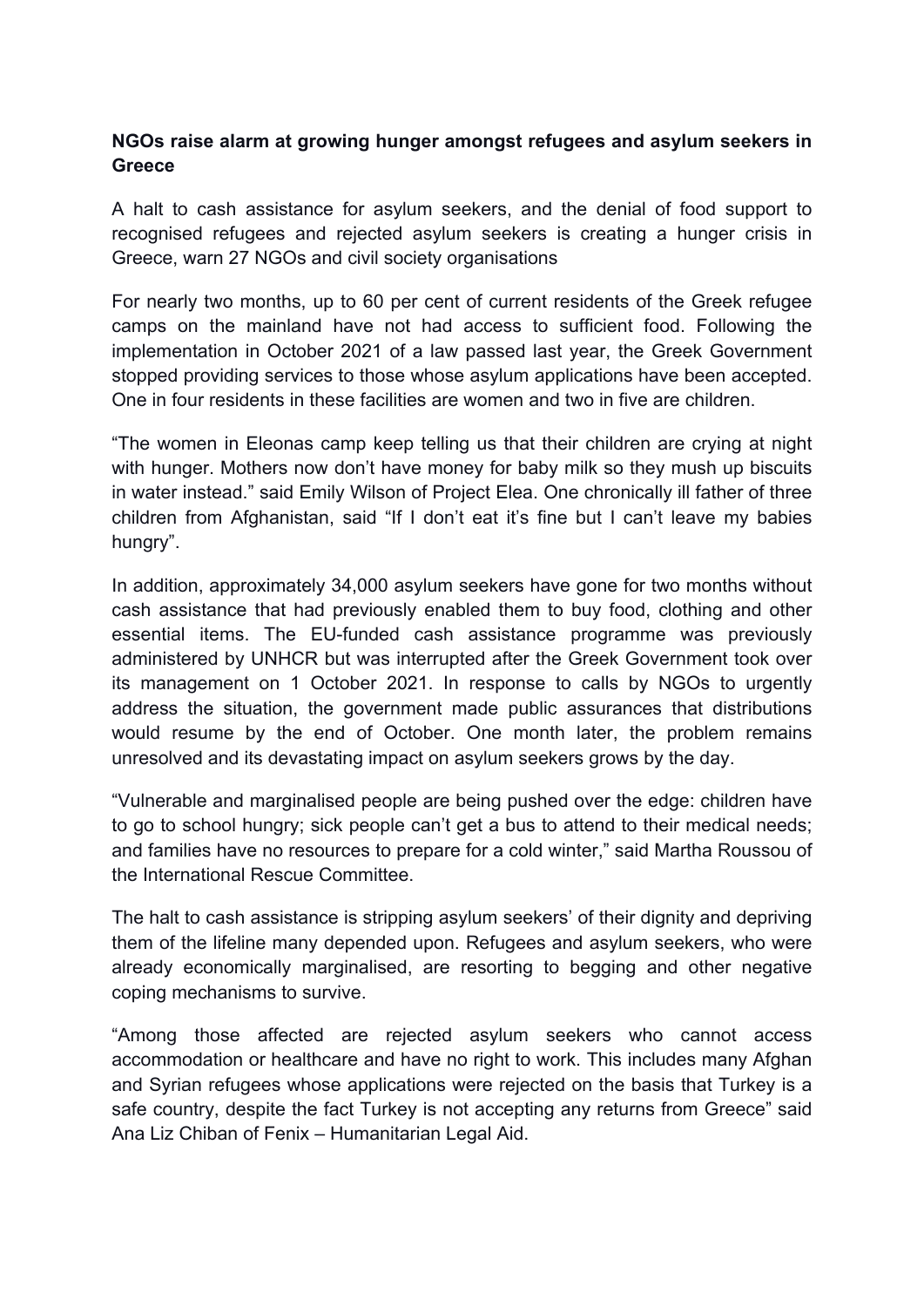Some asylum seekers who live outside the camps as beneficiaries of the Emergency Support to Integration and Accommodation (ESTIA) program are particularly vulnerable. They have also been affected by the interruption in cash provision but, unlike people in the camps, do not receive prepared food distributions. Without even this alternative, they have been left completely dependent on local social services and organisations to receive food, where those are available.

"Through both its actions and inaction, the Government of Greece is creating a hunger crisis amongst refugees and asylum seekers in the country. It is unlawful, unnecessary, and totally unacceptable for this to be happening in the EU", said Anita Bay, Director of Save the Children Europe.

NGOs are calling for urgent action to address the growing crisis, including for the Government of Greece to:

- Make the resumption of cash distributions a political priority;
- Provide emergency assistance such as basic goods or vouchers to use in shops or for transport, to asylum seekers who were previously receiving cash assistance,
- Ensure cash assistance instalments that were not delivered to asylum seekers in the past months are delivered when the new system is put in place;
- Distribute adequate and nutritious food to all people residing in camps, regardless of whether they are recognised refugees, asylum seekers or have had their claims rejected.

## **Background**

- In October 2021, a press release and open letter were published by NGOs and organisations raising alarm over the disruptions to cash assistance for refugees and asylum seekers in Greece.
- In response to the press release, the Ministry of Asylum and Migration categorically stated that asylum seekers would have access to "financial assistance provided at the end of October.
- Under EU and Greek law (Article 17 of the Directive 2013/33/EU and Article 55 of the Law 4636/2019), Greece is responsible for ensuring minimum material reception conditions to asylum seekers.
- In 2020, the government of Greece enacted new legislation, under which beneficiaries of international protection, with few exceptions, have all material reception support discontinued within 30 days of receiving their positive decision (Article 114 of the Law 4636/2019 amended by Article 111 of the